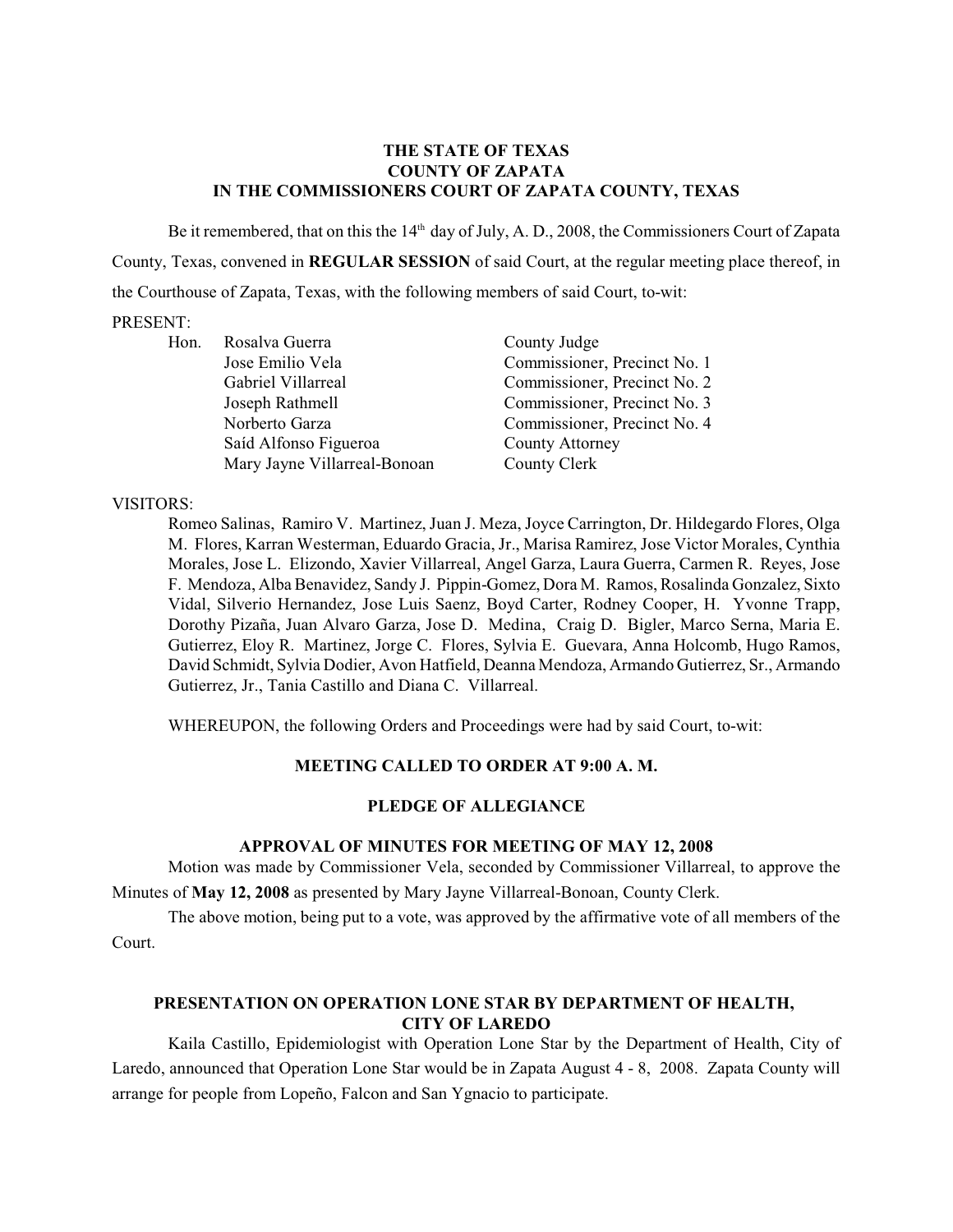#### **COMMENTS**

Angel Garza, Retired Commissioner, Pct. 3, had questions regarding the Zapata County Community College. He mentioned that \$200,000 were appropriated in 2006 and again in 2007 for a total of \$400,000 so LCC and TAMIU could start construction of a college on the Z.I.S.D. Campus. His questions were: What is the status of the construction? Is Z.I.S.D. still part of that plan? Did Zapata Commissioners' Court vote to start college alone? And, who is going to administer or run the college, who is liable and will Zapata Community College be part of the Zapata County Budget? Commissioner Rathmell explained that the administration changed, the school district declined to be the fiscal agent and the facilities were used for school activities. The County agreed to administer the ORCA grant and build a campus, the administration and the teaching will be by the college itself. Also, the state now mandates that students have a certain number of college credits by graduation. The general public will also have access to the college. The County will be responsible for the construction of the building and maintenance of the building. The school district will administer the college. It will not be part of next years budget.

Judge Rosalva Guerra announced that Congressman Henry Cellar would be in Zapata on August 13, 2008 at 10:00 a.m. for the Ground Breaking Ceremony for expansion of U.S. Hwy 83.

Commissioner Jose Emilio Vela, Pct. 1, commented that Martin Bautista was interested in donating property in Medina Addition. The item will be placed on next month's agenda.

## **ORDER APPROVING REQUEST BY COMMISSIONER GABRIEL VILLARREAL, PCT. 2, AUTHORIZING RATHMELL ENGINEERING TO REPLAT BLOCK 177**

Motion was made by Commissioner Garza, seconded by Commissioner Vela, to approve request by Commissioner Gabriel Villarreal, Pct. 2, authorizing Rathmell Engineering to replat Block 177 between Morales Avenue and  $26<sup>th</sup>$  Avenue in the town of Zapata, Texas.

The above motion, being put to a vote, was approved by the affirmative vote of Commissioner Garza, Vela, and Villarreal. Commissioner Rathmell Abstained. Motion carried.

## **ORDER APPROVING \$60,000 FOR CONTINUED OPERATIONS PER 2007-2008 BUDGET REQUESTS FOR ZAPATA COUNTY CHAMBER OF COMMERCE**

Motion was made by Commissioner Vela, seconded by Commissioner Villarreal, to approve \$60,000 for the continued operations per the 2007-2008 budget request for the Zapata County Chamber of Commerce as requested by the Zapata County Chamber of Commerce.

The above motion, being put to a vote, was approved by the affirmative vote of all members of the Court.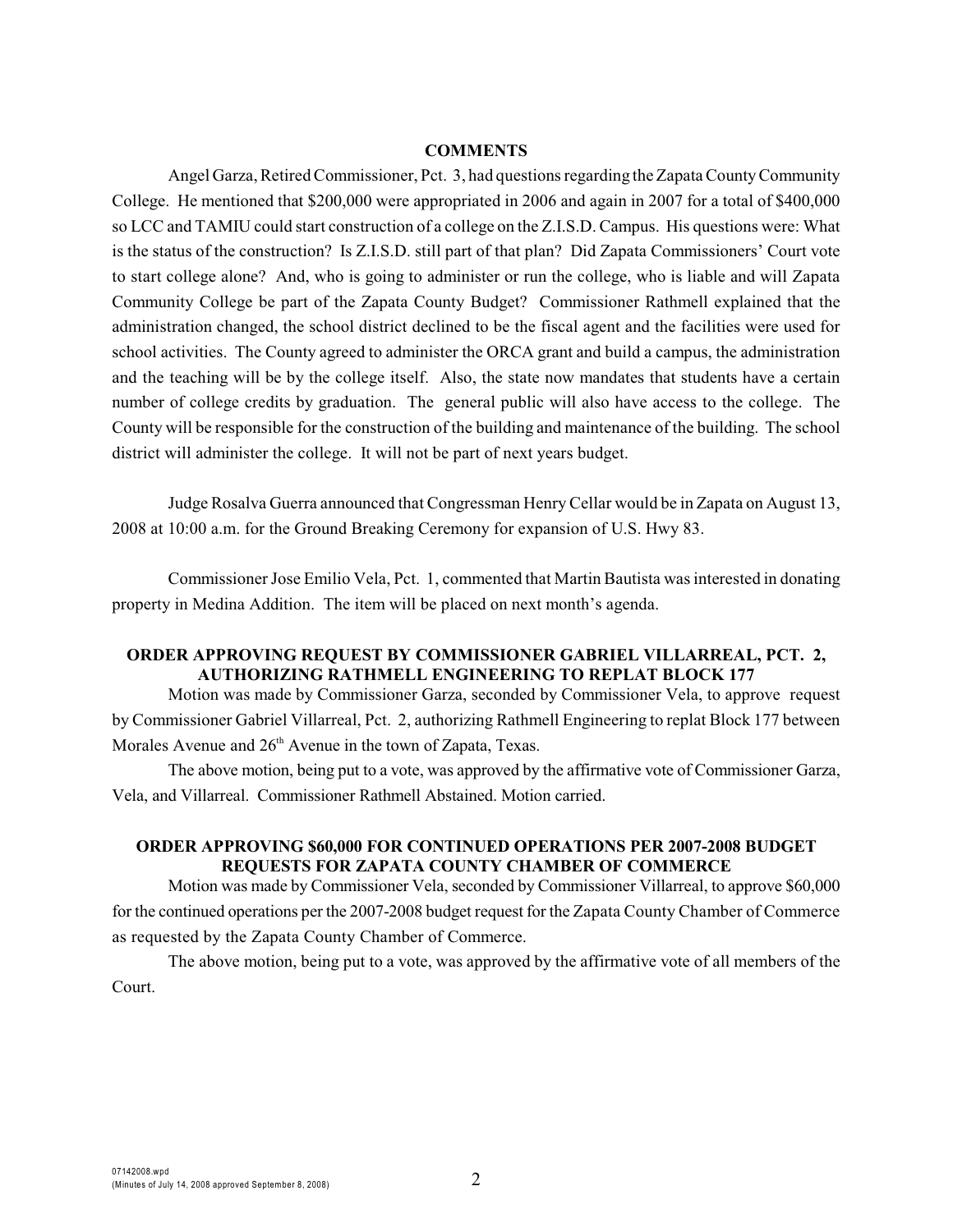## **ORDER TO TABLE REQUEST BY ZAPATA COUNTY CHAMBER OF COMMERCE TO APPROVE 2008-2009 BUDGET**

Motion was made byCommissioner Vela, seconded by Commissioner Garza, to TABLE the request by the Zapata County Chamber of Commerce to approve the 2008-2009 budget request and contract for services for the Zapata County Chamber of Commerce.

The above motion, being put to a vote, was approved by the affirmative vote of all members of the Court.

## **NO ACTION WAS TAKEN ON REQUEST BY KARRAN WESTERMANN TO APPROPRIATE FUNDS FROM HOTEL/MOTEL TAX FOR ZAPATA COUNTY CONVENTION AND VISITORS BUREAU AS DESCRIBED IN BUDGET FOR PROPOSED PROJECTS TO BE HELD THROUGHOUT FISCAL YEAR 2008-2009**

## **ORDER APPROVING TEMPORARY CLOSURE OF GLENN STREET, NORTHBOUND, THROUGHOUT SCHOOL YEAR DUE TO CONSTRUCTION ON HIGHWAY 16**

Motion was made by Commissioner Garza, seconded by Commissioner Vela, to approve the temporary closure of Glenn Street, northbound, throughout the School Year due to construction on Highway 16, from 7:30-8:30 a.m. and 2:00-3:30 p.m. as requested by Z.C.I.S.D. Service and Operations Coordinator Jose Luis Saenz.

The above motion, being put to a vote, was approved by the affirmative vote of all members of the Court.

## **ORDER APPROVING HORIZONTAL ALIGNMENT OPTION FOR U.S. 83 ZAPATA BRIDGE REPLACEMENT PROJECT**

Motion was made by Commissioner Villarreal, seconded by Commissioner Rathmell, to approve horizontal alignment option and go with existing alignment for the U.S.83 Zapata Bridge Replacement Project as presented by TxDOT as requested by County Judge Rosalva Guerra.

The above motion, being put to a vote, was approved by the affirmative vote of Commissioner Villarreal, Rathmell, Vela and Garza.

Judge Guerra voted AGAINST. Motion carried.

## **ORDER APPROVING NUISANCE ABATEMENT ORDINANCE**

Motion was made by Commissioner Vela, seconded by Commissioner Garza, to approve Nuisance Abatement Ordinance. Oil and gas companies will be required to put up necessary equipment to reduce noise as requested by County Attorney, Said Alfonso Figueroa.

The above motion, being put to a vote, was approved by the affirmative vote of all members of the Court.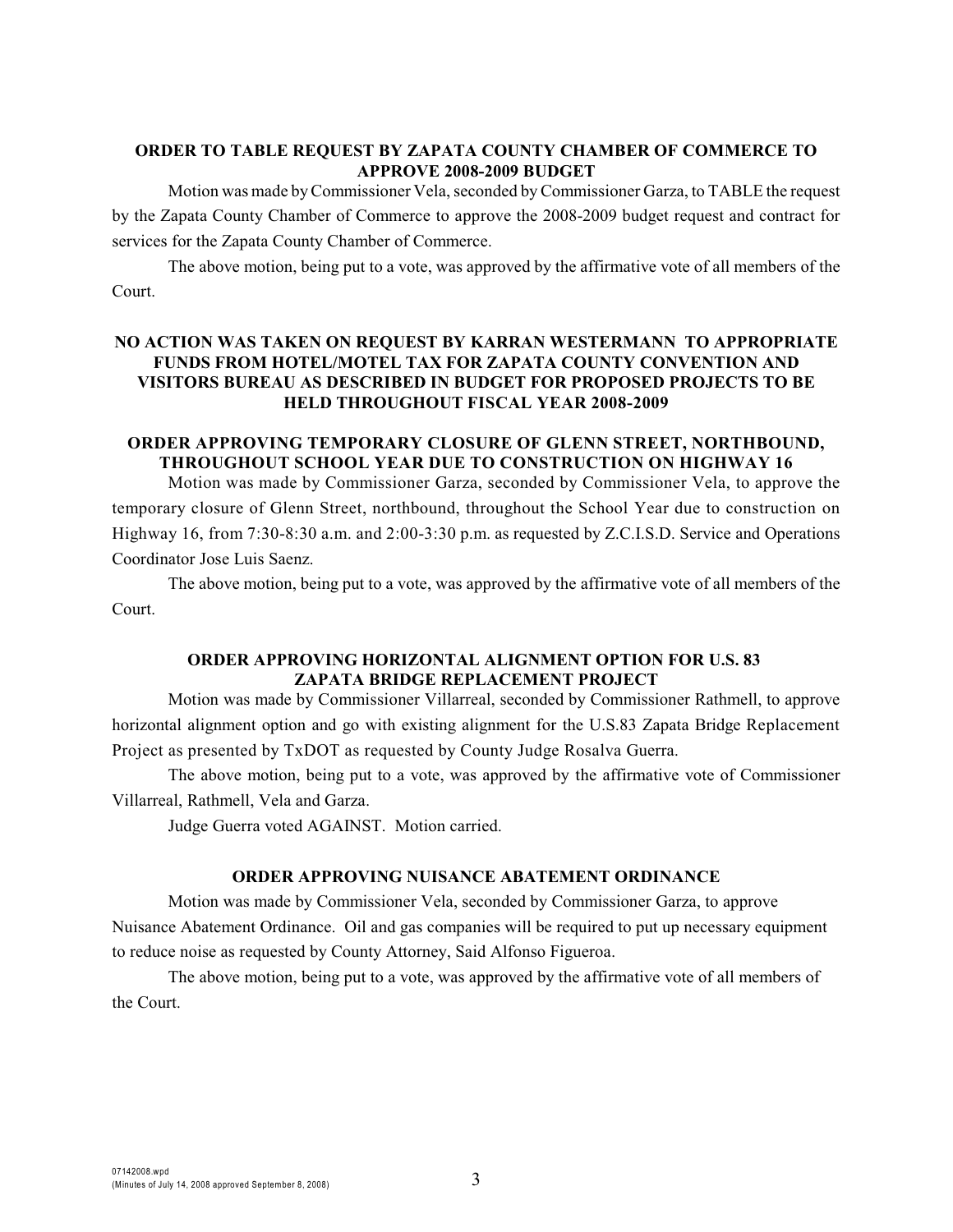## **ORDER APPROVING REQUEST TO ASSIST WITH FUNDS TO WORLD RECORD ENCAMPMENT**

Motion was made by Commissioner Villarreal, seconded by Commissioner Vela, to approve request by Charles Avaritt to assist with \$5,000 to the World Record Encampment - July 2008 from the Hotel/Motel Tax Fund.

The above motion, being put to a vote, was approved by the affirmative vote of all members of the Court.

## **ORDER APPROVING PREVENTIVE MAINTENANCE AS PROJECT APPLICATION FOR ZAPATA COUNTY UNDER TXDOT 5310 PROGRAM**

Motion was made by Commissioner Rathmell, seconded by Commissioner Vela, to approve Preventive Maintenance as project application for Zapata County under the TX-DOT 5310 Program eligible for FY 2008-2009 funding cycle as requested by County Treasurer, Romeo Salinas.

The above motion, being put to a vote, was approved by the affirmative vote of all members of the Court.

## **ORDER APPROVING REQUEST AUTHORIZING ZARAGOZA RODRIGUEZ IV AND VERONICA RENDON TO AUCTION COUNTY SALVAGE AND SURPLUS MATERIALS**

Motion was made by Commissioner Vela, seconded by Commissioner Garza, to approve request to authorize Zaragoza Rodriguez IV and Veronica Rendon to auction County salvage and surplus materials through closed bids as requested by County Inspector Zaragoza Rodriguez IV.

The above motion, being put to a vote, was approved by the affirmative vote of all members of the Court.

### **ORDER APPROVING NEW VEHICLE FOR FIRE CHIEF/FIRE MARSHALL/EMC**

Motion was made by Commissioner Garza, seconded by Commissioner Rathmell, to approve purchase of a new vehicle for Fire Chief/Fire Marshall/EMC at a cost of \$29,945 (Ford F250 4x4) . The money is available in the budget as requested by Fire Chief/ Marshall Juan Jose Meza.

The above motion, being put to a vote, was approved by the affirmative vote of all members of the Court.

### **ORDER APPROVING REQUEST BY NUTRITION CENTER DIRECTOR CARMEN R. REYES TO APPROVE LAURA BENAVIDES, MARIA GUADALUPE GONZALEZ AND ROSARIO GARZA**

Motion was made by Commissioner Vela, to deny request by Nutrition Center Director, Carmen R. Reyes, to approve Laura Benavides for 4 extra hours (\$8.30/hr) at the Nutrition Center effective immediately, Maria Guadalupe Gonzalez at \$6.25/hr for 26 hrs per pay period effective immediately, and Rosario Garza substituting for Patricia Garza starting on June 02, 2008 at \$6.25/ hr.

## MOTION DIED FOR LACK OF A SECOND.

Motion was made by Commissioner Villarreal, seconded by Commissioner Garza, to approve the request by Nutrition Center Director Carmen R. Reyes, to approve Laura Benavides for 4 extra hours (\$8.30/hr) at the Nutrition Center, effective immediately, Maria Guadalupe Gonzalez at \$6.25/hr for 26 hrs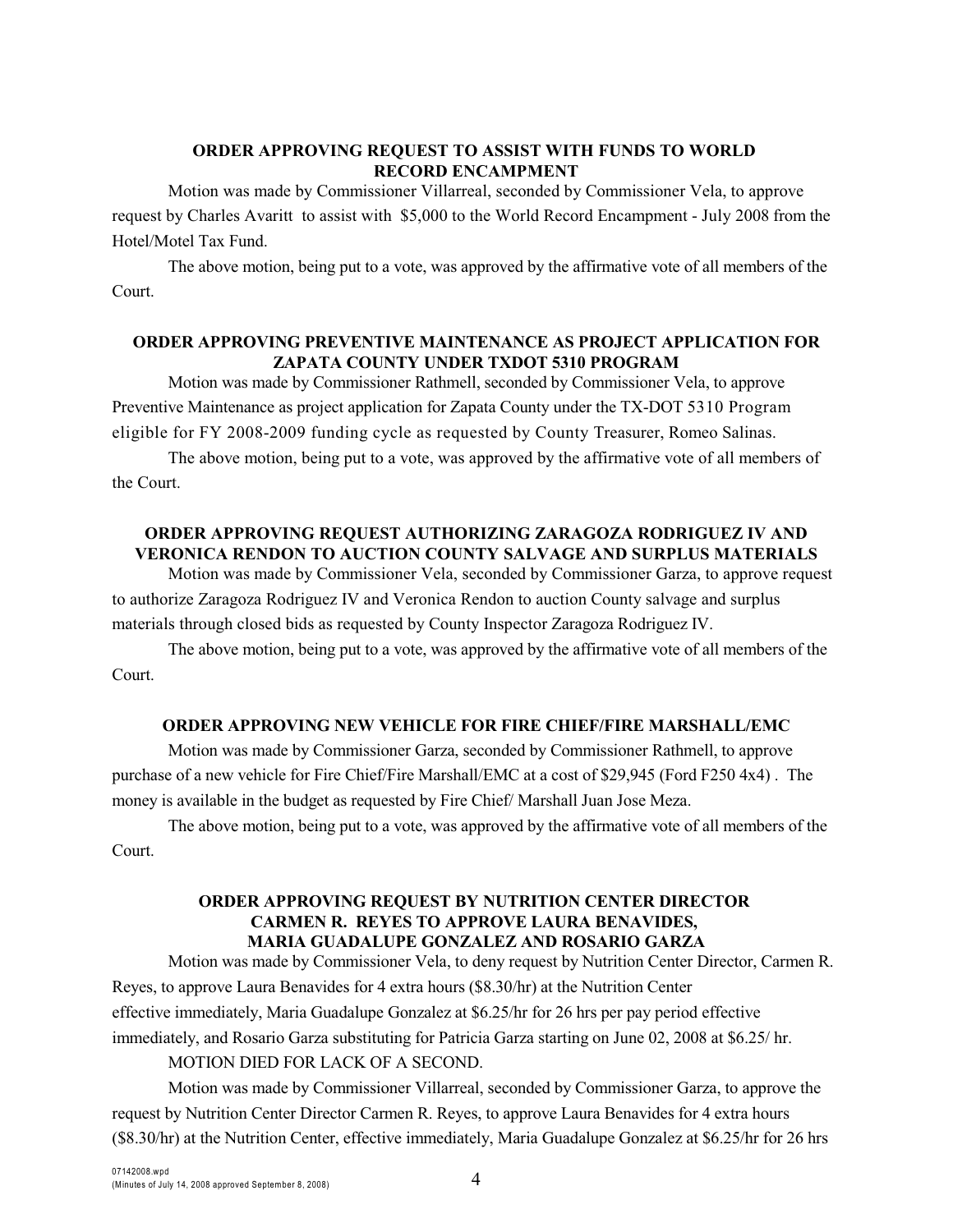per pay period effective immediately, and Rosario Garza substituting for Patricia Garza starting on June 02, 2008 at \$6.25/ hr.

The above motion, being put to a vote, was approved by the affirmative vote of Commissioner Villarreal, Garza and Rathmell, and Judge Guerra.

Commissioner Vela voted AGAINST. Motion carried.

#### **ORDER APPROVING REQUEST BY COUNTY CLERK, MARY JAYNE VILLARREAL-BONOAN TO APPOINT PRESIDING AND ALTERNATE JUDGES FOR 2008-2010 ELECTIONS**

Motion was made by Commissioner Villarreal, seconded by Commissioner Garza, to approve request by County Clerk, Mary Jayne Villarreal-Bonoan, to appoint Presiding and Alternate Judges for 2008-2010 Elections as per Section 32.002 of the Texas Election Code as recommended by Democratic Party Chair Doroteo N. Garza.

| Precinct 1                | Presiding Judge                    | Cailin Rodriguez                  |
|---------------------------|------------------------------------|-----------------------------------|
| Courthouse                | Alternate Judge                    | Brenda Alaniz                     |
| Precinct 1A               | Presiding Judge                    | Maria Emma Muñoz                  |
| Falcon                    | Alternate Judge                    | Anayansi M. Muñoz                 |
| Precinct 1B               | Presiding Judge                    | Maria Thelma Ramon                |
| Lopeño                    | Alternate Judge                    | Jesse Ramon                       |
| Precinct 2                | Presiding Judge                    | Thelma Sanchez                    |
| Pavilion                  | Alternate Judge                    | Marisela Garcia                   |
| Precinct 2A               | Presiding Judge                    | Susana Solis                      |
| San Ygnacio               | Alternate Judge                    | Maria Virginia Salazar            |
| Precinct 3                | Presiding Judge                    | Trinidad Salazar Edgerton         |
| Community Center          | Alternate Judge                    | Omelia Zapata                     |
| Precinct 4                | Presiding Judge                    | Rosa Ena Saenz                    |
| Annex                     | Alternate Judge                    | Zaragoza Rodriguez III            |
| Early Voting Ballot Board | Presiding Judge<br>Alternate Judge | Roberto O. Montes<br>Corina Solis |

### **2008 - 2010 Election Presiding Judges and Alternate Judges**

The above motion, being put to a vote, was approved by the affirmative vote of Commissioner Villarreal, Garza and Rathmell, and Judge Guerra.

Commissioner Vela voted AGAINST. Motion carried.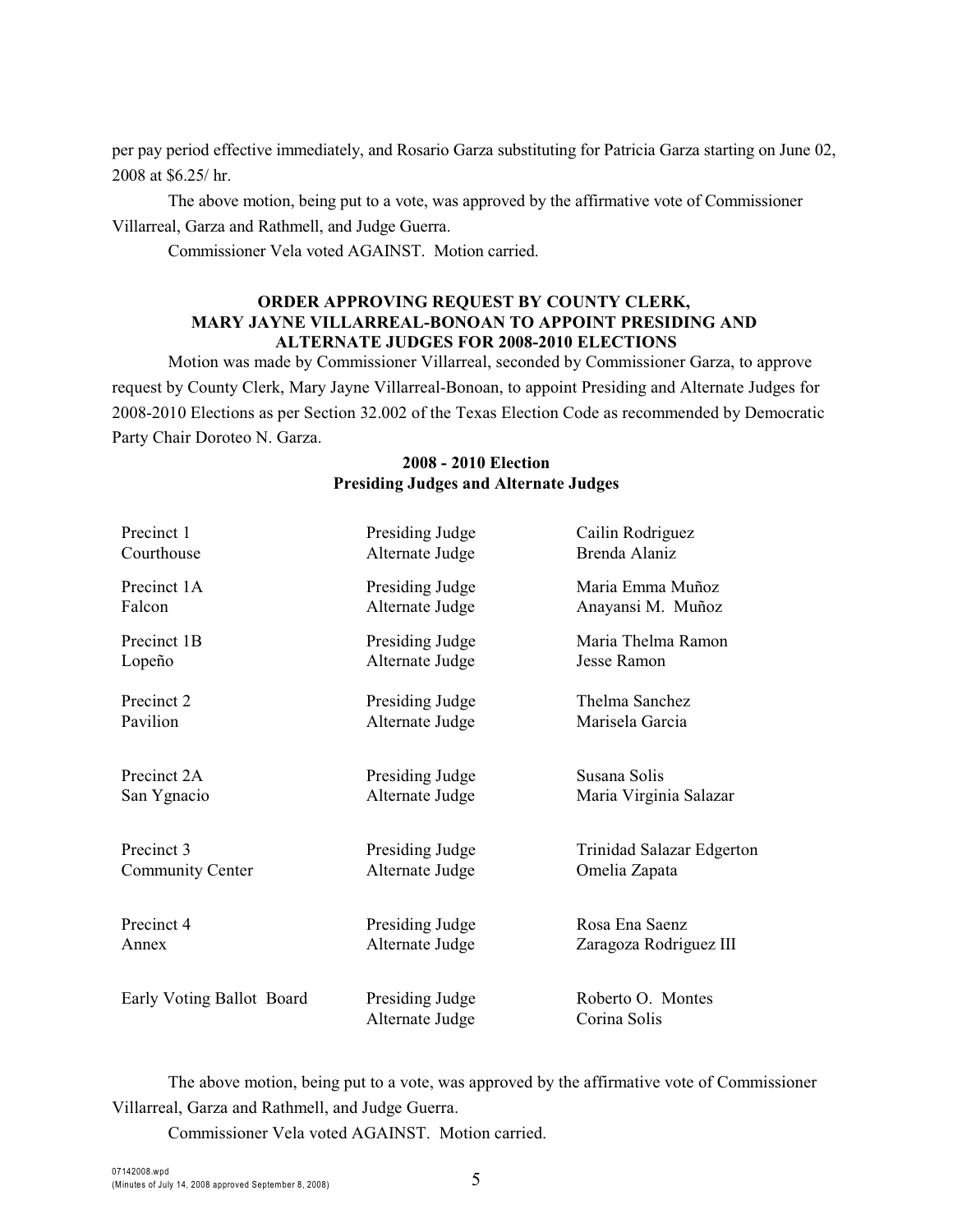## **TO DESIGNATE NEWLY ACQUIRED TRANSPORTATION VAN FOR FALCON AND LOPEÑO ELDERLY NUTRITION CENTERS**

Motion was made by Commissioner Vela, to designate newly acquired transportation van for Falcon and Lopeño Elderly Nutrition Centers as requested by Commissioner Jose Emilio Vela, Pct. 1. MOTION DIED FOR LACK OF A SECOND.

### **ORDER APPROVING REPAIRS TO 1997 NUTRITION CENTER VAN USED FOR TRANSPORTING ELDERLY UNDER I & A PROGRAM**

Motion was made by Commissioner Garza, seconded by Commissioner Vela, to approve and authorize repairs to the 1997 Nutrition Center van used for transporting elderly under the I & A Program as requested by Commissioner Jose Emilio Vela, Pct.1.

The above motion, being put to a vote, was approved by the affirmative vote of all members of the Court.

#### **ORDER APPROVING SECURITY LIGHT AT 308 OCAMPO STREET IN SAN YGNACIO**

Motion was made by Commissioner Garza, seconded by Commissioner Villarreal, to approve a security light at 308 Ocampo Street in San Ygnacio, Texas as requested by Commissioner Gabriel Villarreal, Pct. 2.

The above motion, being put to a vote, was approved by the affirmative vote of all members of the Court.

## **ORDER TO TABLE REQUEST BY COMMISSIONER GABRIEL VILLARREAL, PCT. 2 TO PURCHASE LOTS 181-187, BLOCK 36 IN SAN YGNACIO, TEXAS**

Motion was made by Commissioner Garza, seconded by Commissioner Vela, to TABLE request by Commissioner Gabriel Villarreal, Pct. 2, to purchase Lots 181-187, Block 36, 161 Morelos Street, in San Ygnacio, Texas at appraised value as requested by Commissioner Gabriel Villarreal, Pct. 2.

The above motion, being put to a vote, was approved by the affirmative vote of all members of the Court.

## **ORDER APPROVING REQUEST BY COMMISSIONER JOSEPH RATHMELL, PCT. 3 AUTHORIZING PREMIER ENGINEERING TO REPLAT ALL OF BLOCK 195 IN ZAPATA TOWNSITE**

Motion was made by Commissioner Garza, seconded by Commissioner Villarreal, to approve request by Commissioner Joseph Rathmell, Pct. 3 to authorize Premier Engineering, Manuel Gonzalez, to re-plat all of Block 195 in the Zapata Townsite.

The above motion, being put to a vote, was approved by the affirmative vote of all members of the Court.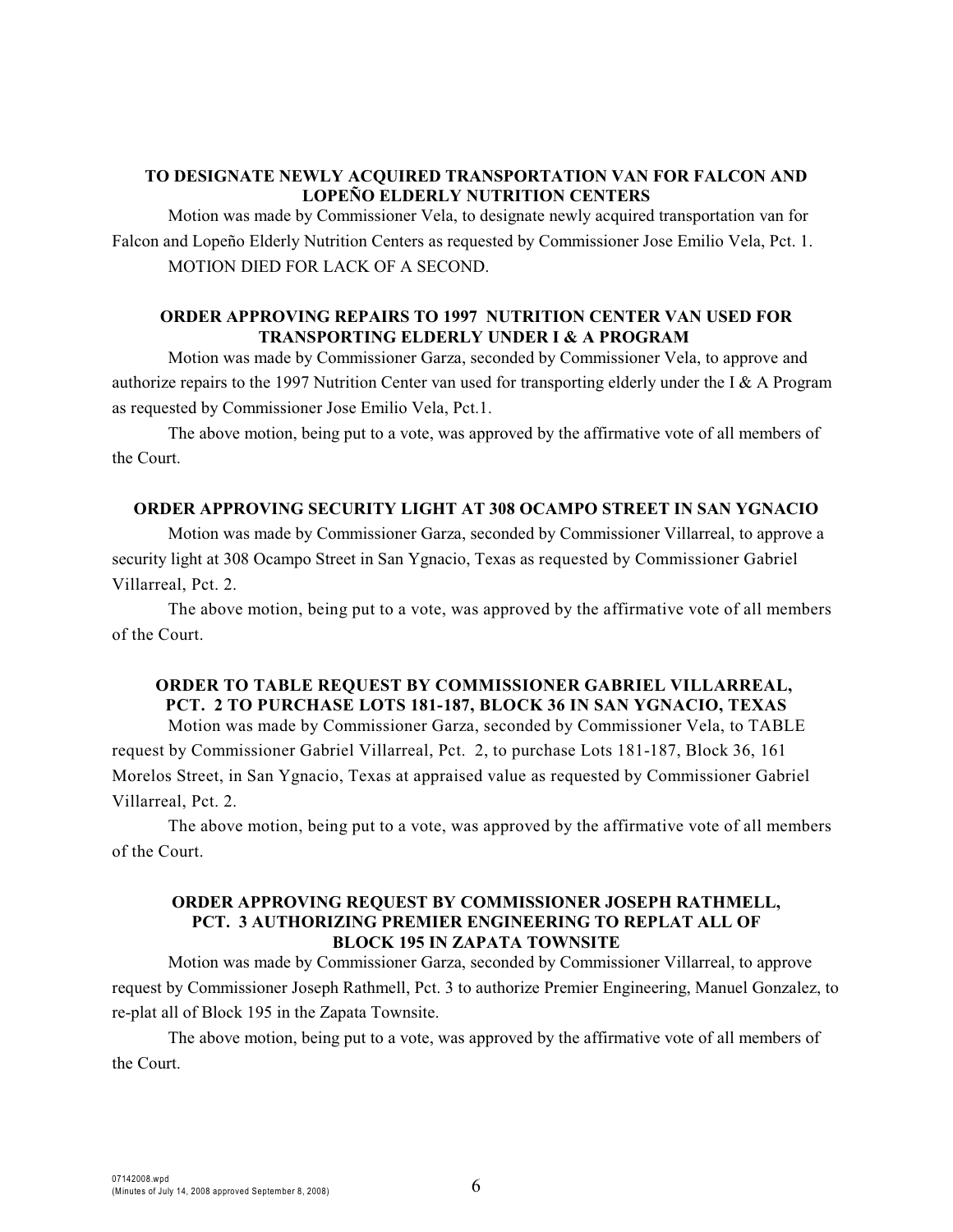## **ORDER APPROVING SECURITY LIGHT ON CORNER OF 1ST STREET AND GUERRERO STREET**

Motion was made by Commissioner Villarreal, seconded by Commissioner Vela, to approve a security light at the corner of  $1<sup>st</sup>$  Street and Guerrero Street (1601  $1<sup>st</sup>$  Street), pole already exists as requested by Commissioner Norberto Garza, Pct. 4.

The above motion, being put to a vote, was approved by the affirmative vote of all members of the Court.

## **NO ACTION WAS TAKEN ON REQUEST BY COMMISSIONER NORBERTO GARZA, PCT. 4 REQUESTING FOR COUNTY TO TAKE OVER SECURITY LIGHT LOCATED ON 1318** ALAMO STREET, LIGHT LOCATED IN ALLEY ON 19<sup>TH</sup> STREET

## **ORDER APPROVING SPEED HUMP ON 4TH STREET AND MEDINA STREET**

Motion was made by Commissioner Garza, seconded by Commissioner Villarreal, to approve speed hump on 4<sup>th</sup> Street and Medina Street as requested by Commissioner Norberto Garza, Pct. 4.

The above motion, being put to a vote, was approved by the affirmative vote of all members of the Court.

## **ORDER DENYING REQUEST BY COMMISSIONER NORBERTO GARZA, PCT. 4 TO CLEAN CREEK LOCATED BETWEEN 19TH AND 20TH STREET AND MIER STREET AND MEDINA STREET**

Motion was made by Commissioner Vela, seconded by Commissioner Villarreal, to deny request by Commissioner Norberto Garza, Pct. 4, to clean creek located between 19<sup>th</sup> Street and 20<sup>th</sup> Street and Mier Street and Medina Street due to improper drainage. Health Authority is to contact property owners to pay for clean up.

The above motion, being put to a vote, was approved by the affirmative vote of all members of the Court.

### **ORDER TO TABLE REQUEST BY COUNTY JUDGE ROSALVA GUERRA TO APPROVE AND ADOPT REVISED ZAPATA COUNTY PERSONNEL POLICY MANUAL**

Motion was made by Commissioner Vela, seconded by Commissioner Villarreal, to TABLE request by County Judge Rosalva Guerra, to approve and adopt the revised Zapata County Personnel Policy Manual.

The above motion, being put to a vote, was approved by the affirmative vote of all members of the Court.

# **DEPARTMENTAL REPORT BY LUIS LAURO GONZALEZ TAX ASSESSOR COLLECTOR**

Luis Lauro Gonzalez, Tax Collector Assessor Collector, presented a written report and update on 2008 property tax collections and projected property and mineral values for 2009 fiscal year as requested by Commissioner Jose Emilio Vela, Pct. 1. Report attached for the record.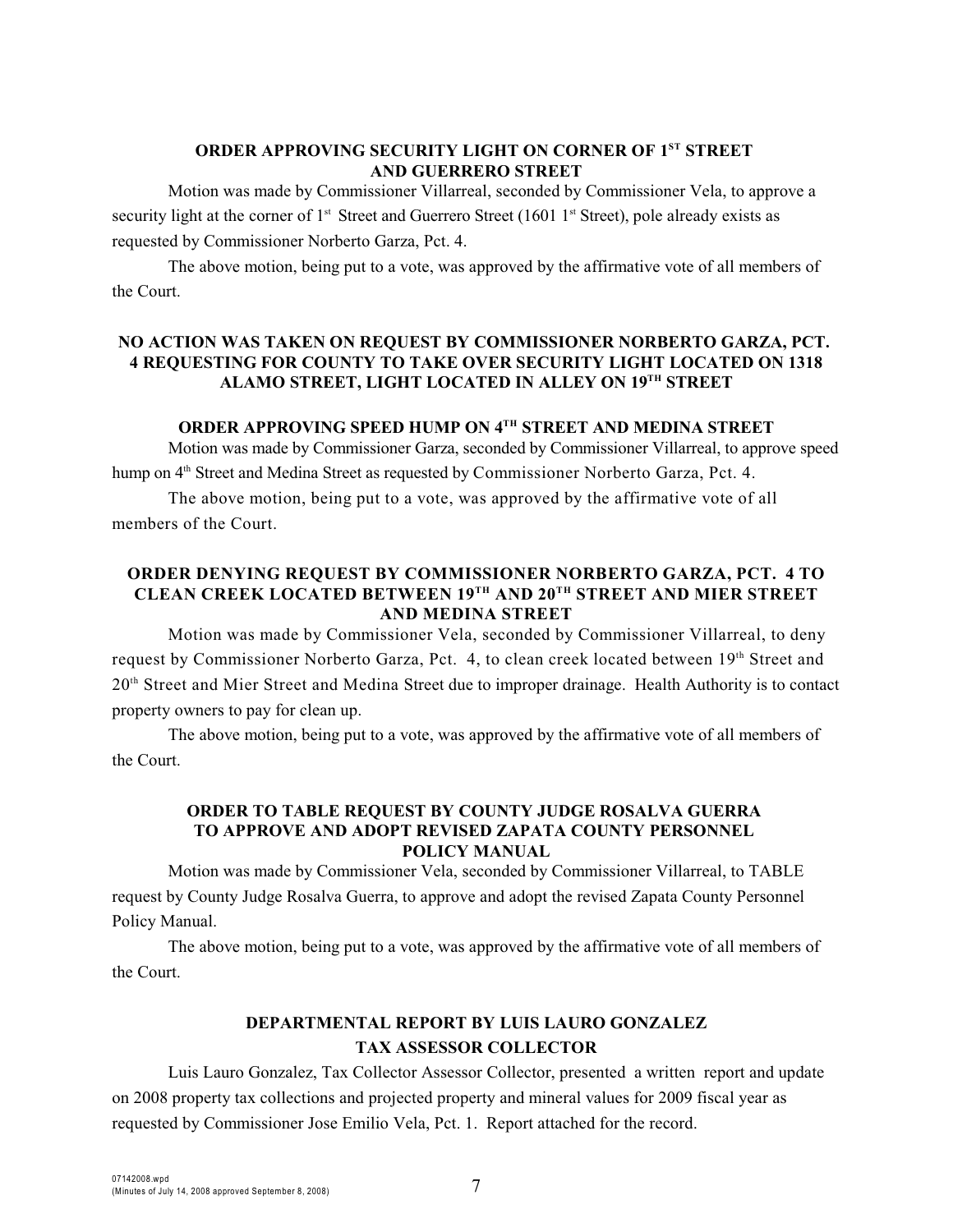## **ORDER OF DETERMINATION OF OPTIONAL LOCAL FEES IN ADDITION TO REGISTRATION FEE UNDER CHAPTER 502 OF TRANSPORTATION CODE**

Motion was made by Commissioner Vela, seconded by Commissioner Rathmell, to approve

determination of optional local fees in addition to the registration fee under chapter 502 of the

Transportation Code, and keep rate at \$5.00 as requested by Judge Rosalva Guerra.

The above motion, being put to a vote, was approved by the affirmative vote of all members of the Court.

#### **DEPARTMENTAL REPORT BY DORA M. RAMOS COUNTY DISTRICT CLERK**

Dora M. Ramos, County District Clerk, reported that \$59,351.27 have been collected in court fees collected January thru June, 2008. Report is attached for the record.

#### **DEPARTMENTAL REPORT BY ROMEO SALINAS COUNTY TREASURER**

Romeo Salinas, County Treasurer presented the monthly report for June 2008. Report is attached for the record.

### **ORDER APPROVING FUNDS REQUESTED UNDER SECTION 381.004 OF LOCAL GOVERNMENT CODE TO BE USED IN COMPLIANCE WITH PROVISIONS ALLOWED**

Motion was made by Commissioner Rathmell, seconded by Commissioner Vela, to approve funds requested under Section 381.004 of the Local Government Code to be used in compliance with the provisions allowed as requested by Judge Rosalva Guerra.

The above motion, being put to a vote, was approved by the affirmative vote of all members of the Court.

#### **ORDER GRANTING PERMISSION TO MR. ABEL GUERRA, JR. TO SET MEMORIAL BENCH ALONGSIDE OF CONCRETE WALK-WAY NEXT TO "EL SOLDADITO" MEMORIAL**

Motion was made by Commissioner Vela, seconded by Commissioner Garza, granting permission to Mr. Abel, Guerra, Jr., to set a memorial bench along side of the concrete walkway next to "El Soldadito" Memorial at no cost to the County as requested by Judge Rosalva Guerra.

The above motion, being put to a vote, was approved by the affirmative vote of all members of the Court.

### **ORDER APPROVING APPOINTMENT OF COUNTY JUDGE TO I-35 SEGMENT CORRIDOR COMMITTEE AS RECOMMENDED BY TEXAS DEPARTMENT OF TRANSPORTATION**

Motion was made by Commissioner Garza, seconded by Commissioner Rathmell, to approve appointment of County Judge to the I-35 Segment Corridor Committee as recommended by Texas Department of Transportation as requested by County Judge Rosalva Guerra.

The above motion, being put to a vote, was approved by the affirmative vote of all members of the Court.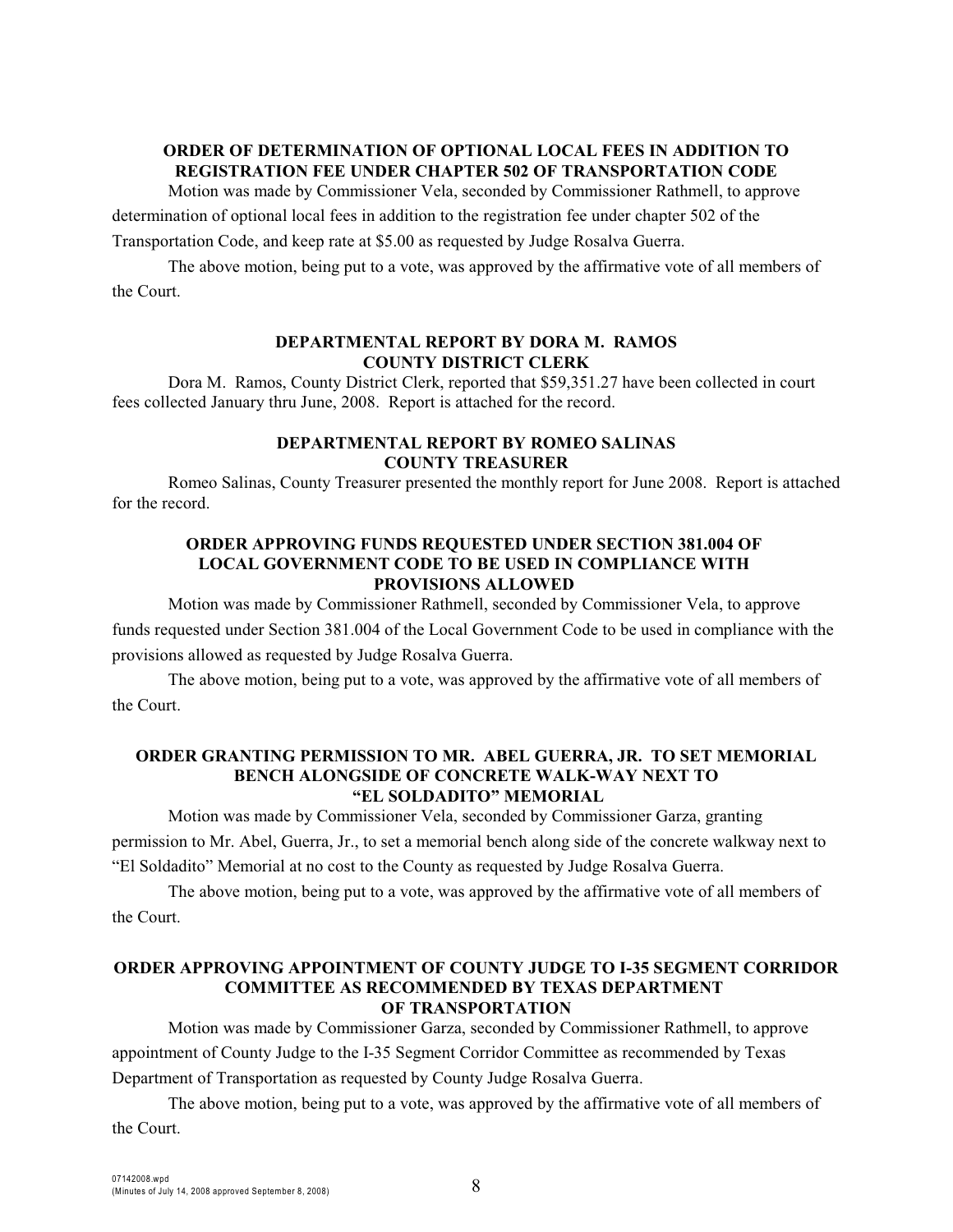### **ORDER APPROVING APPOINTMENT OF COUNTY JUDGE TO I-69 CORRIDOR SEGMENT COMMITTEE AS RECOMMENDED BY TEXAS DEPARTMENT OF TRANSPORTATION**

Motion was made by Commissioner Garza, seconded by Commissioner Rathmell, to approve appointment of County Judge to the I-69 Segment Corridor Committee as recommended by Texas Department of Transportation as requested by County Judge Rosalva Guerra.

The above motion, being put to a vote, was approved by the affirmative vote of all members of the Court.

## **ORDER APPROVING RESOLUTION REQUESTING TEXAS PARKS AND WILDLIFE TO HOLD OUT CERTAIN FUNDS FROM ITS ANNUAL LICENSE RENEWAL FEES FOR PREDATOR CONTROL**

Motion was made by Commissioner Garza, seconded by Commissioner Vela, to approve a resolution requesting Texas Parks and Wildlife to hold out certain funds from its annual license renewal fees for predator control on domestic and livestock and other forms of wildlife as requested by Judge Rosalva Guerra.

The above motion, being put to a vote, was approved by the affirmative vote of all members of the Court.

### **ORDER APPROVING RESOLUTION FOR PROGRAMMATIC AGREEMENT REGARDING COMPLIANCE WITH SECTION 106 OF NATIONAL HISTORIC PRESERVATION ACT**

Motion was made by Commissioner Garza, seconded by Commissioner Rathmell, to approve a resolution for programmatic agreement regarding compliance with section 106 of the National Historic Preservation Act for the construction of the storm water drainage system for the village of San Ygnacio as requested by Judge Rosalva Guerra.

The above motion, being put to a vote, was approved by the affirmative vote of all members of the Court.

### **REPORTS/PUBLIC PARTICIPATION**

## **ZAPATA COUNTY MEDICAL GROUP MONTHLY REPORT FOR JUNE 2008 BY INDIGENT HEALTH CARE DIRECTOR MIKE CHAPA**

Mr. Mike Chapa, Indigent Health Care Director, submitted his written report for the Zapata County Medical Group for June 2008. Mr. Chapa reported that they are still working on acquiring the dialysis center. Judge Guerra attended a meeting at the Laredo Dialysis Center. Patient volume has slowed down.

**REPORT OF EL CLAREÑO RANCH OWNERS MR. HUMBERTO VELA JR. AND SUSANA VELA RECOGNITION FROM THE TEXAS COUNTY PROGRESS MAGAZINE AS REQUESTED BY COUNTY TREASURER, ROMEO SALINAS** Mr. and Mr. Vela were not present. Romeo Salinas, County Treasurer, recommended that Mr.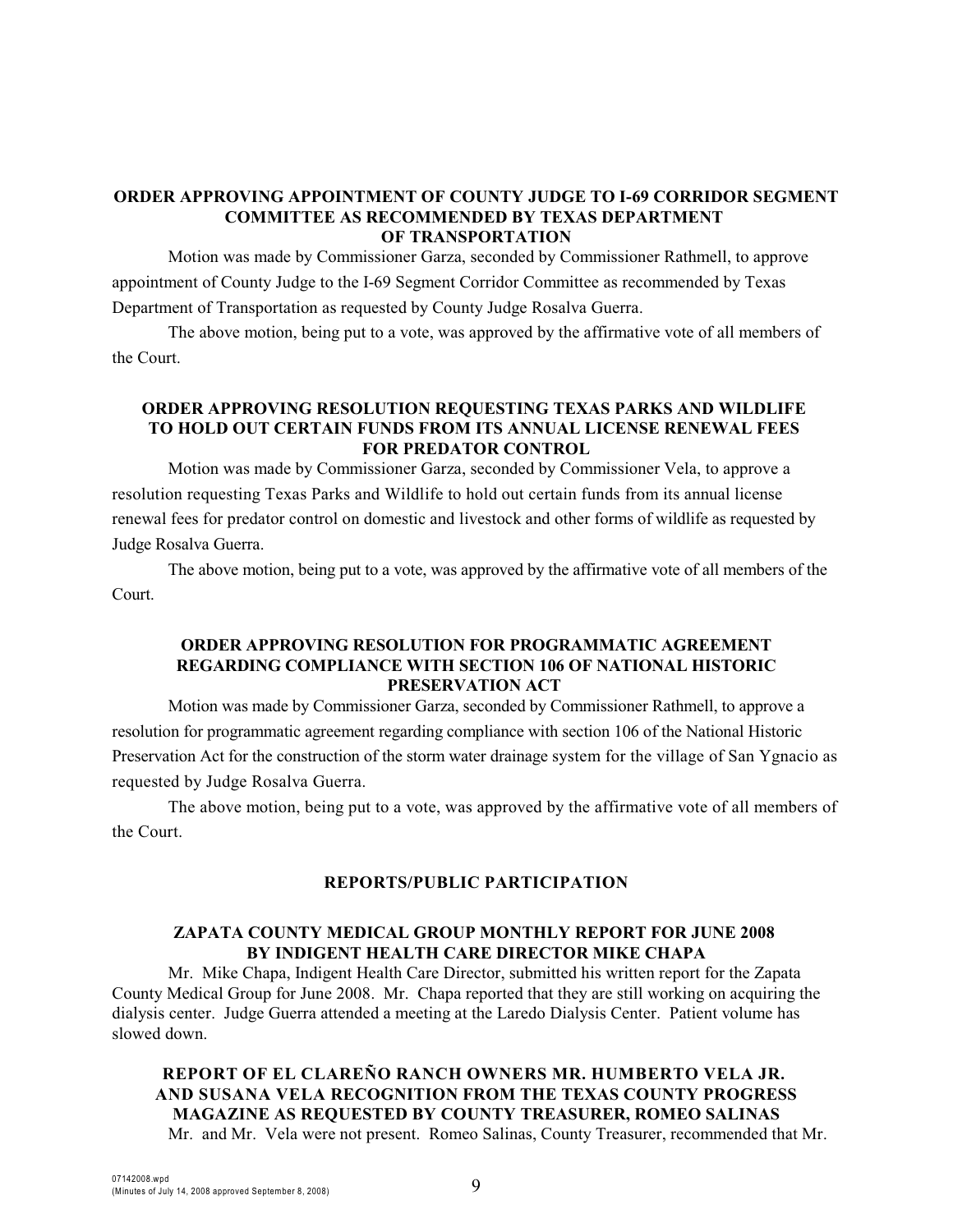and Mr. Vela, the property owners be recognized. El Clareño Ranch has been in existence since 1851. Recognition was given to the ranch in the July Edition of the Texas Progress.

#### **REPORT BY LAURA GUERRA, DIRECTOR OF HEALTH AND HUMAN SERVICES**

Laura Guerra, Director of Health and Human Services, presented a monthly report on operations conducted by the department. Report is attached for the record.

#### **REPORT BY AIDA GARCIA, ZAPATA COUNTY LIBRARIAN ON INSURANCE CLAIM FOR DAMAGES**

Mrs. Garcia reported than an insurance claim had been made for hail damages to roof. An amount of \$5,200 was received and needs approval for new roof. Also received was the amount of \$500 from a donation made by Hewitt Construction Company.

## **REPORT BY MANUEL GONZALEZ, P.E. PREMIER ENGINEERING ON WATER STREET EASEMENT**

Manuel Gonzalez, P.E., with Premier Engineering reported that his study on the Water Street Easement in Mesa Subdivision concluded that the easement was there before the subdivision was platted.

### **ORDER APPROVING LINE ITEM TRANSFERS**

Motion was made by Commissioner Garza, seconded by Commissioner Rathmell, to approve the following line item transfer:

|                                                                                        | From: Repairs and Maintenance Supplies                                                      | 15-621-351       | \$15,000.00 |  |  |
|----------------------------------------------------------------------------------------|---------------------------------------------------------------------------------------------|------------------|-------------|--|--|
|                                                                                        | Equipment Repairs & Maintenance                                                             | 15-621-456       | \$15,000.00 |  |  |
| To:                                                                                    | Supplies and Fuel                                                                           | 15-621-330       | \$30,000.00 |  |  |
|                                                                                        | to meet budget requirements as requested by Jose Francisco Mendoza, County Shop Supervisor. |                  |             |  |  |
|                                                                                        |                                                                                             |                  |             |  |  |
| From:                                                                                  | Electricity                                                                                 | 800-600-443      | \$4,000.00  |  |  |
| To:                                                                                    | Postage                                                                                     | 800-600-311      | \$4,000.00  |  |  |
| From:                                                                                  | Electricity                                                                                 | 800-600-443      | \$5,000.00  |  |  |
| To:                                                                                    | Uniforms                                                                                    | 800-600-205      | \$5,000.00  |  |  |
|                                                                                        | From: Electricity                                                                           | 800-600-443      | \$1,000.00  |  |  |
| To:                                                                                    | Office Supplies                                                                             | 800-600-310      | \$1,000.00  |  |  |
|                                                                                        | From: Conference/Seminar Training                                                           | 800-600-428      | \$2,000.00  |  |  |
| To:                                                                                    | Mileage-Travel Expense                                                                      | 800-600-427      | \$2,000.00  |  |  |
| to meet budget requirements as requested by Carlos Treviño, Jr., Water/Sewer Director. |                                                                                             |                  |             |  |  |
|                                                                                        |                                                                                             |                  |             |  |  |
|                                                                                        | From: Workshops and Travel                                                                  | 10-550-430       | \$140.00    |  |  |
| To:                                                                                    | Supplies                                                                                    | 10-550-313       | \$140.00    |  |  |
|                                                                                        | From: Workshops and Travel                                                                  | 10-550-430       | \$80.00     |  |  |
| To:                                                                                    | Repairs                                                                                     | 10-550-457       | \$80.00     |  |  |
| From:                                                                                  | Fuel and Lubricants, Pct. 4                                                                 | 10-550-333       | \$1,250.00  |  |  |
| To:                                                                                    | Repairs                                                                                     | 10-550-457       | \$1,250.00  |  |  |
| to meet budget requirements as requested by Constable Manuel M. Flores, Pct. 4.        |                                                                                             |                  |             |  |  |
|                                                                                        |                                                                                             |                  |             |  |  |
| From:                                                                                  | Caliche (Pct. 1)                                                                            | 15-621-590       | \$1,770.00  |  |  |
| To:                                                                                    | Salaries and Wages                                                                          | $15 - 621 - 157$ | \$1,770.00  |  |  |
| to meet budget requirements as requested by Commissioner Jose Emilio Vela, Pct. 1.     |                                                                                             |                  |             |  |  |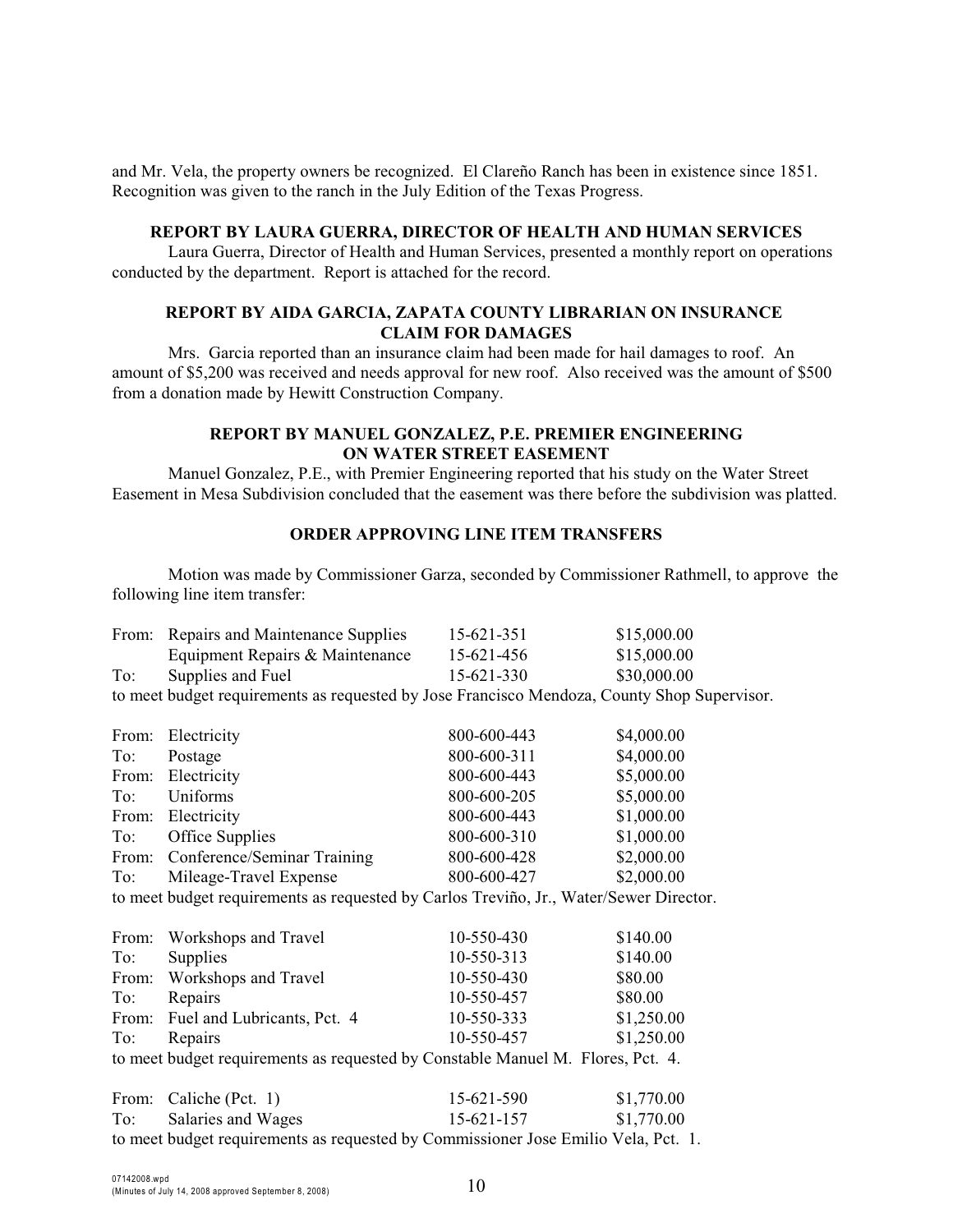|     | From: Equipment Rental        | 10-475-432 | \$3,800.00 |
|-----|-------------------------------|------------|------------|
|     | To: Vehicle Expense           | 10-475-454 | \$3,800.00 |
|     | From: Postage/Express/Freight | 10-475-311 | \$800.00   |
| To: | Vehicle Expense               | 10-475-454 | \$800.00   |
|     |                               |            |            |

to meet budget requirements as requested by Said Alfonso Figueroa, County Attorney.

The above motion, being put to a vote, was approved by the affirmative vote of all members of the Court.

**REPORT BY PEGGY UMPHRES ON EDUCATION DEVELOPMENT CENTER**

Peggy Umphres presented a written report on the Education Development Center. Report is attached for the record.

## **NO ACTION WAS TAKEN ON REQUEST BY ZAPATA COUNTY ECONOMIC DEVELOPMENT CENTER, INC., TO APPROVE 2008-2009 BUDGET REQUEST AND CONTRACT SERVICES FOR ZAPATA COUNTY ECONOMIC DEVELOPMENT CENTER, INC.**

## **ORDER TO TABLE REQUEST BY ZAPATA COUNTY ECONOMIC DEVELOPMENT CENTER, INC. TO RELEASE APPROVED AND BUDGETED FUNDS FOR ZAPATA COUNTY DEVELOPMENT CENTER, INC., 2007-2008 FISCAL YEAR**

Motion was made by Commissioner Garza, seconded by Commissioner Villarreal, to

**TABLE** request by the Zapata County Economic Development Center, Inc., to release the approved and budgeted funds for the Zapata County Economic Development Center, Inc-2007-2008 Fiscal Year.

The above motion, being put to a vote, was approved by the affirmative vote of all members of the Court.

#### **ADJOURN**

Motion to adjourn was made by Commissioner Garza, seconded by Commissioner Villarreal, and being put to a vote, was approved by the affirmative vote of all members of the Court.